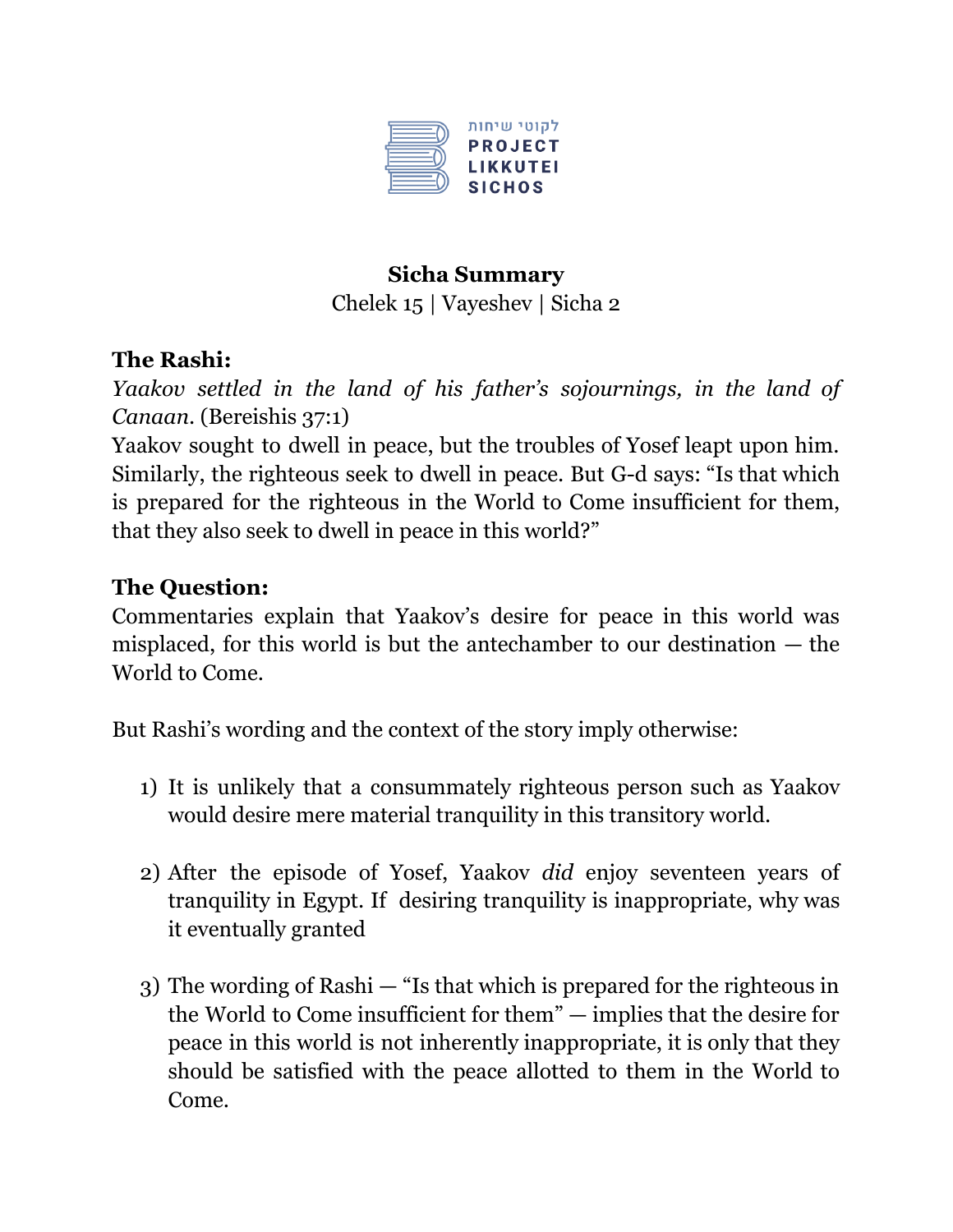## **The Seed of the Explanation:**

We must, therefore, understand Yaakov's desire as a longing for spiritual peace. Yet, the degree of tranquility he sought could not have been obtained in this world, under normal circumstances, unless he experienced the troubles of Yosef. Once having passed through that painful chapter, he was granted the peace he sought for the last seventeen years of his life in Egypt.

### **The Preface to the Explanation:**

There is a paradox at the heart of a *mitzvah*. On the one hand, the origin of a *mitzvah* is G-d's inscrutable desire. We fulfill it simply because He desires it to be performed. On the other hand, there are intelligible reasons for *mitzvos*. Similarly, the "reward for a *mitzvah* is the *mitzvah* itself." Meaning, the connection with G-d created by a *mitzvah* is the objective of the *mitzvah*. On the other hand, there are rewards and tangible benefits for observing *mitzvos*. Is a *mitzvah* G-d's unknowable desire that serves as a bridge to connect with G-d Himself? Or is it intended for the enlightenment and betterment of human beings?

The deepest satisfaction a *mitzvah* can bring is that it establishes a connection with the essence of goodness, G-d Himself. But G-d desired that *mitzvos* be experienced as pleasurable to every person at any level of spiritual development. He, therefore, applied attractive reasons and rewards to *mitzvos* so that every person would want to fulfill *mitzvos* even those who cannot yet appreciate a relationship with G-d Himself. In the World to Come, however, when the Divine reality will be revealed, every person will appreciate the Divine will within *mitzvos*.

But the righteous can experience the innermost delight of *mitzvos* — the connection they establish with  $G-d$  — even in this world. To attain this level of perception, two criteria must be met: a) a person must eliminate any personal, self-conscious desire, even a spiritual desire. Even seeking spiritual illumination is a personal desire. The entire objective must be to fulfill G-d''s will. b) The desire to fulfill G-d's will cannot be extraneous to him, i.e. he cannot simply succumb to the Divine will. But rather, fulfilling